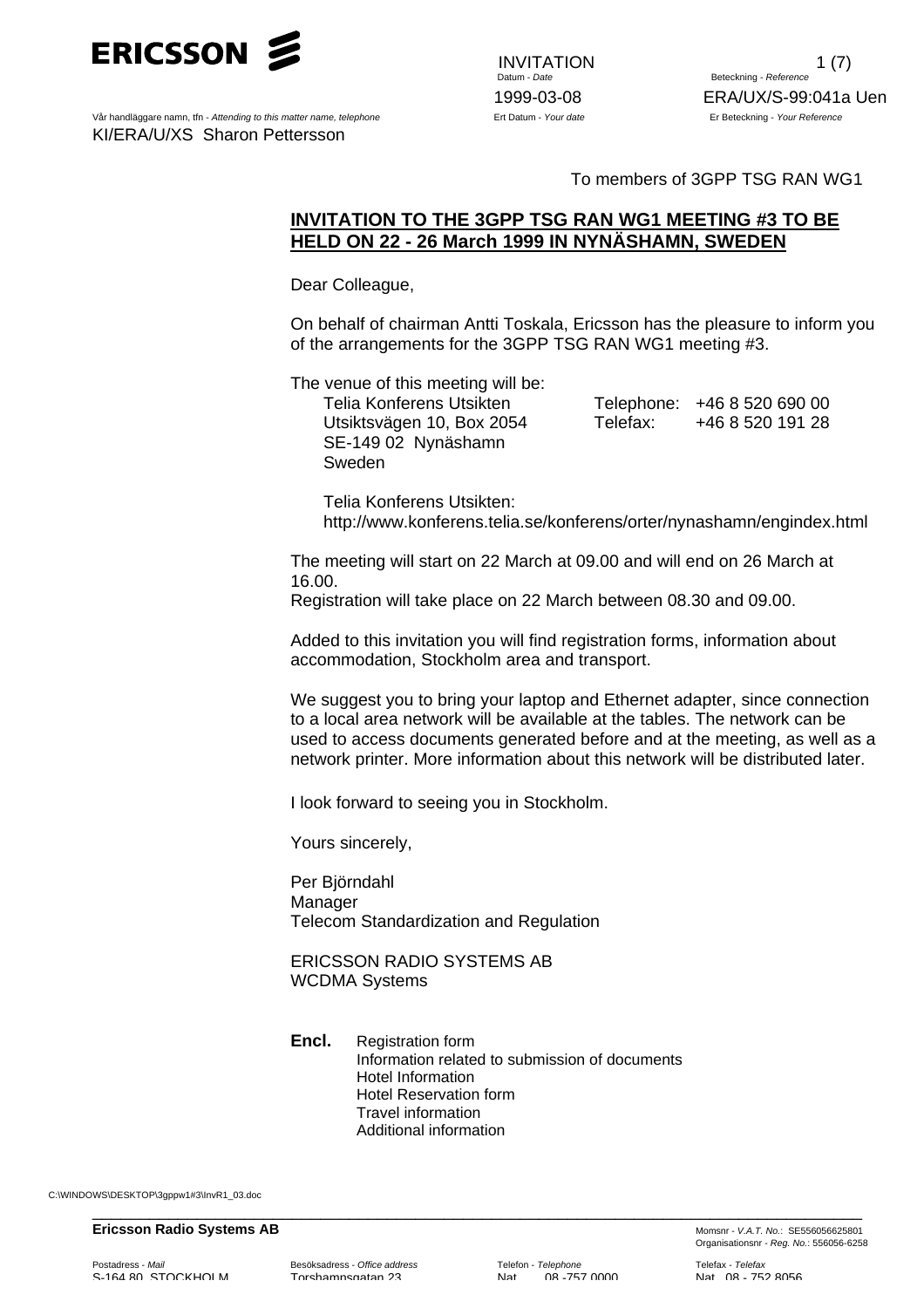

# **REGISTRATION FORM FOR THE 3GPP TSG RAN WG1 Meeting #3**

From 22 to 26 March 1999 in Nynäshamn, Sweden

PLEASE COMPLETE THIS FORM AND SEND IT BY 17<sup>th</sup> March 1999 TO:

*t*

Ms. Sharon Petterson **FAX:** +46 8 404 80 40

| Title:                      | Ms.<br>Mrs.<br>Mr. $\lceil$ |
|-----------------------------|-----------------------------|
| Last Name:                  |                             |
| First Name:                 |                             |
| Company:                    |                             |
| Mailing address:            |                             |
| Telephone:                  |                             |
| Fax:                        |                             |
| E-mail:                     |                             |
| Date and time of arrival:   |                             |
| Date and time of departure: |                             |

## **Status of Represented Membership (tick one box):**

|                                                               | Organizational Partner Representative<br>Representing Partner: (tick one box) |  | Individual Member(1) Representative **<br>ARIB<br><b>ETSI</b><br>T1 |  |  |  |
|---------------------------------------------------------------|-------------------------------------------------------------------------------|--|---------------------------------------------------------------------|--|--|--|
|                                                               |                                                                               |  | <b>TTA</b>                                                          |  |  |  |
|                                                               |                                                                               |  | <b>TTC</b>                                                          |  |  |  |
|                                                               |                                                                               |  | Other: ________________________                                     |  |  |  |
| $***$                                                         | I am the Voting Representative for this Individual Member.                    |  |                                                                     |  |  |  |
|                                                               | Market Representation Partner Representative                                  |  |                                                                     |  |  |  |
|                                                               |                                                                               |  | <b>UMTS Forum</b>                                                   |  |  |  |
|                                                               |                                                                               |  |                                                                     |  |  |  |
|                                                               |                                                                               |  |                                                                     |  |  |  |
| Category of represented Individual Membership: (tick one box) |                                                                               |  |                                                                     |  |  |  |
|                                                               |                                                                               |  | Administration                                                      |  |  |  |
|                                                               |                                                                               |  | Manufacturer                                                        |  |  |  |
|                                                               |                                                                               |  | <b>Public Network Operator</b>                                      |  |  |  |
|                                                               |                                                                               |  | <b>Private Service Provider</b>                                     |  |  |  |
|                                                               |                                                                               |  |                                                                     |  |  |  |
|                                                               |                                                                               |  |                                                                     |  |  |  |

 **(1) You can only represent an Individual Member organization of the 3GPP. Subsidiaries of Individual Member organizations need the authority of the represented Individual Member organization in order to register.**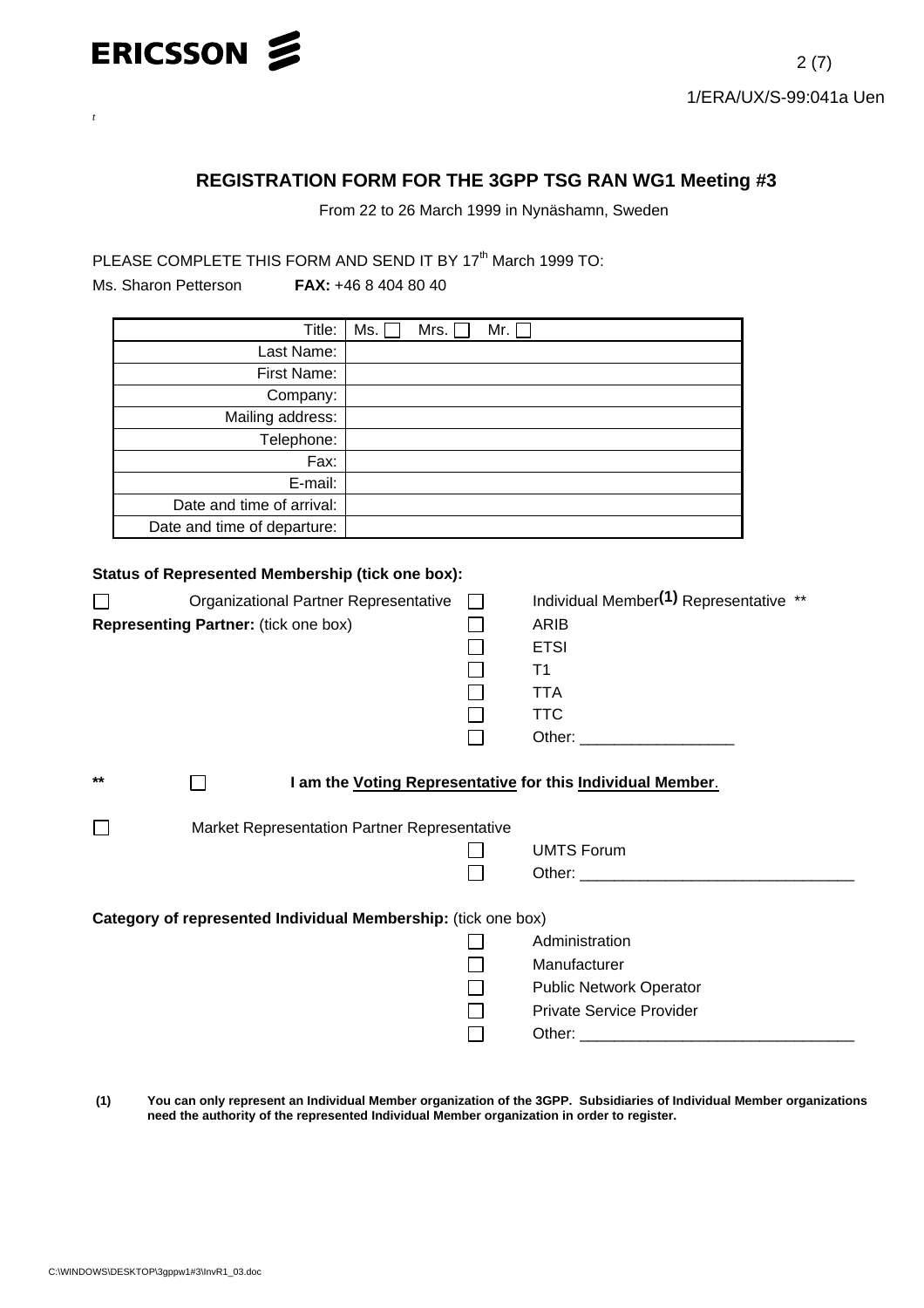

## **INFORMATION RELATED TO SUBMISSION OF DOCUMENTS**

**Questions** related to the document submission (other than document number allocation) can be put to:

Ms Sharon Pettersson Telephone: +46 8 757 3249 Fax: +46 8 404 8040 E-mail: sharon.pettersson@era.ericsson.se

**The documents should be circulated in zip format on the RAN WG1 email reflector before 17 March 1999, 18.00 CET after having been allocated a number. Note that the documents will** *not* **be copied, instead it is up to the individual delegates to bring these documents with them on paper or in electronic format.**

**Documents circulated after the above deadline cannot be assumed to have been received by all delegates. These documents** *should* **be brought in 120 copies to the meeting. Copying all these documents at the meeting will most likely not be feasible.**

**For documents created during the meeting there will be limited copying facilities available.**

**For number allocation please contact Ms Marlene Forina at ETSI: E-mail: marlene.forina@etsi.fr Telephone: +33 4 92 94 42.29**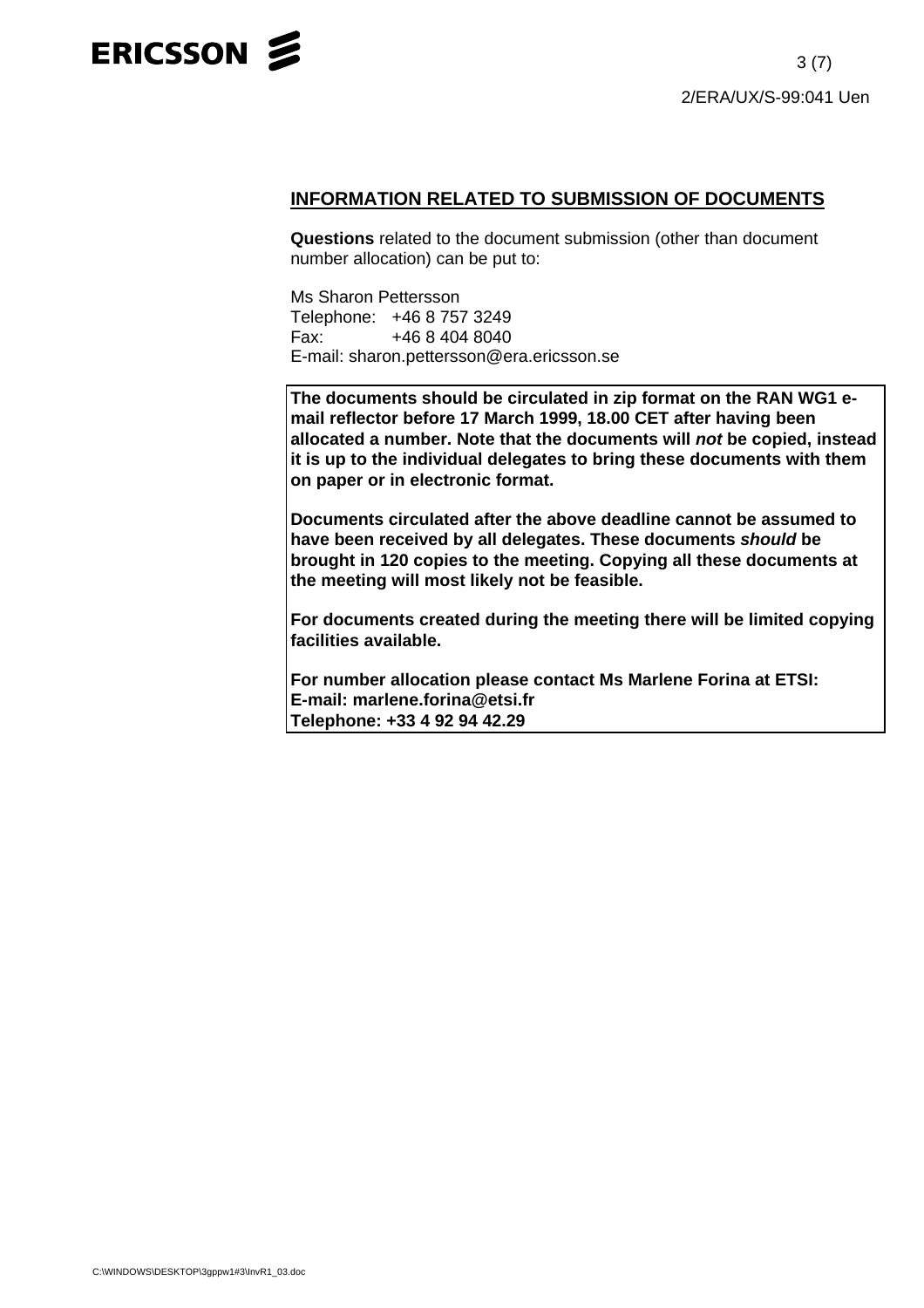

# **HOTEL INFORMATION**

Hotel block bookings have been made at hotel Utsikten.

**Utsikten** Tel: +46 8 520 690 00 Box 2054 SE-149 02 Nynäshamn Sweden \_\_\_\_\_\_\_\_\_\_\_\_\_\_\_\_\_\_\_\_\_\_\_\_\_\_\_\_\_\_\_\_\_\_\_\_\_\_\_\_\_\_\_\_\_\_\_\_\_\_\_\_\_\_\_\_\_\_\_

Fax:+46 8 520 191 28

If you would like to make use of the block reservation, please send the enclosed **Hotel Reservation form to Hotel Utsikten no later than 12th March 1999.** Please respect this deadline, there is a huge demand for hotel rooms in Stockholm this week. The "first come first served" principle applies.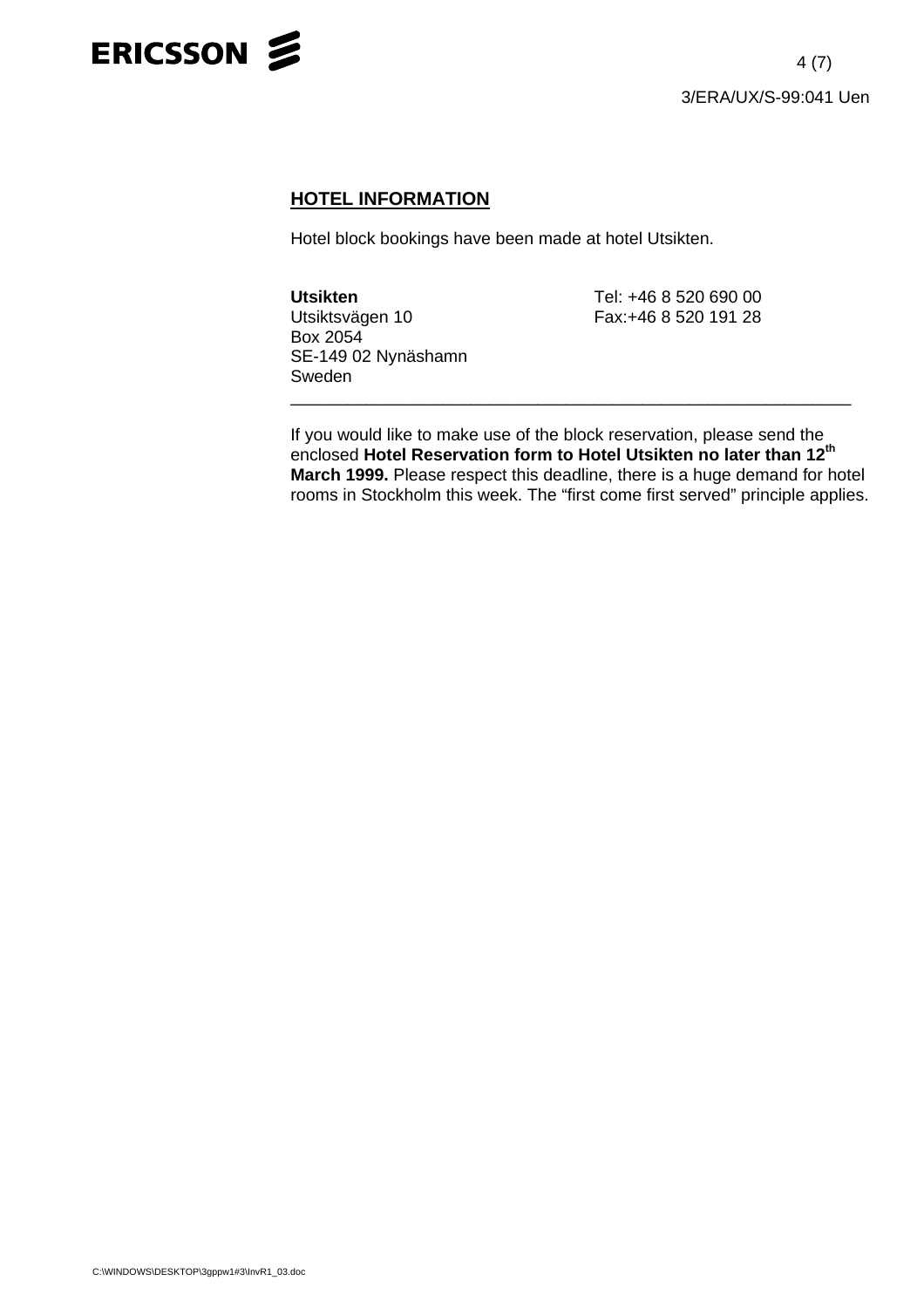

# **HOTEL RESERVATION FORM**

**For the 3GPP TSG RAN WG1 Meeting #3, 22-26 March 1999, in Nynäshamn, Sweden.**

*Please complete ALL sections in BLOCK CAPITALS and send it no later than 12th March 1999 to:*

**Hotel Utsikten ( booking number: G29465), fax: + 46 8 520 191 28.** (Tel: + 46 8 520 690 00 .)

The "first come first served" principle applies.

| <b>Hotel</b>                   | <b>Special rate Single room</b>            |        |                   |                                                                          |  |
|--------------------------------|--------------------------------------------|--------|-------------------|--------------------------------------------------------------------------|--|
| Hotel Utsikten (half board)    |                                            | $\Box$ | 963 SEK           |                                                                          |  |
| $\epsilon$<br>"                | (full board)                               |        | <b>D</b> 1090 SEK |                                                                          |  |
|                                | above marked hotel to the special rate.    |        |                   | I would like to reserve  single room (s) for the following nights at the |  |
| Dates:                         |                                            |        |                   |                                                                          |  |
| Name:                          |                                            |        |                   |                                                                          |  |
| Company:                       |                                            |        |                   |                                                                          |  |
| Address:                       |                                            |        |                   |                                                                          |  |
|                                |                                            |        |                   |                                                                          |  |
| Fax*:                          |                                            |        |                   |                                                                          |  |
| Tel*:                          |                                            |        |                   |                                                                          |  |
| $(* = including country code)$ |                                            |        |                   |                                                                          |  |
|                                | Please guarantee my room for late arrival. |        |                   |                                                                          |  |
| Credit Card no                 |                                            |        |                   |                                                                          |  |
| Expire date                    |                                            |        |                   |                                                                          |  |
|                                |                                            |        |                   |                                                                          |  |
| Signature                      |                                            |        |                   |                                                                          |  |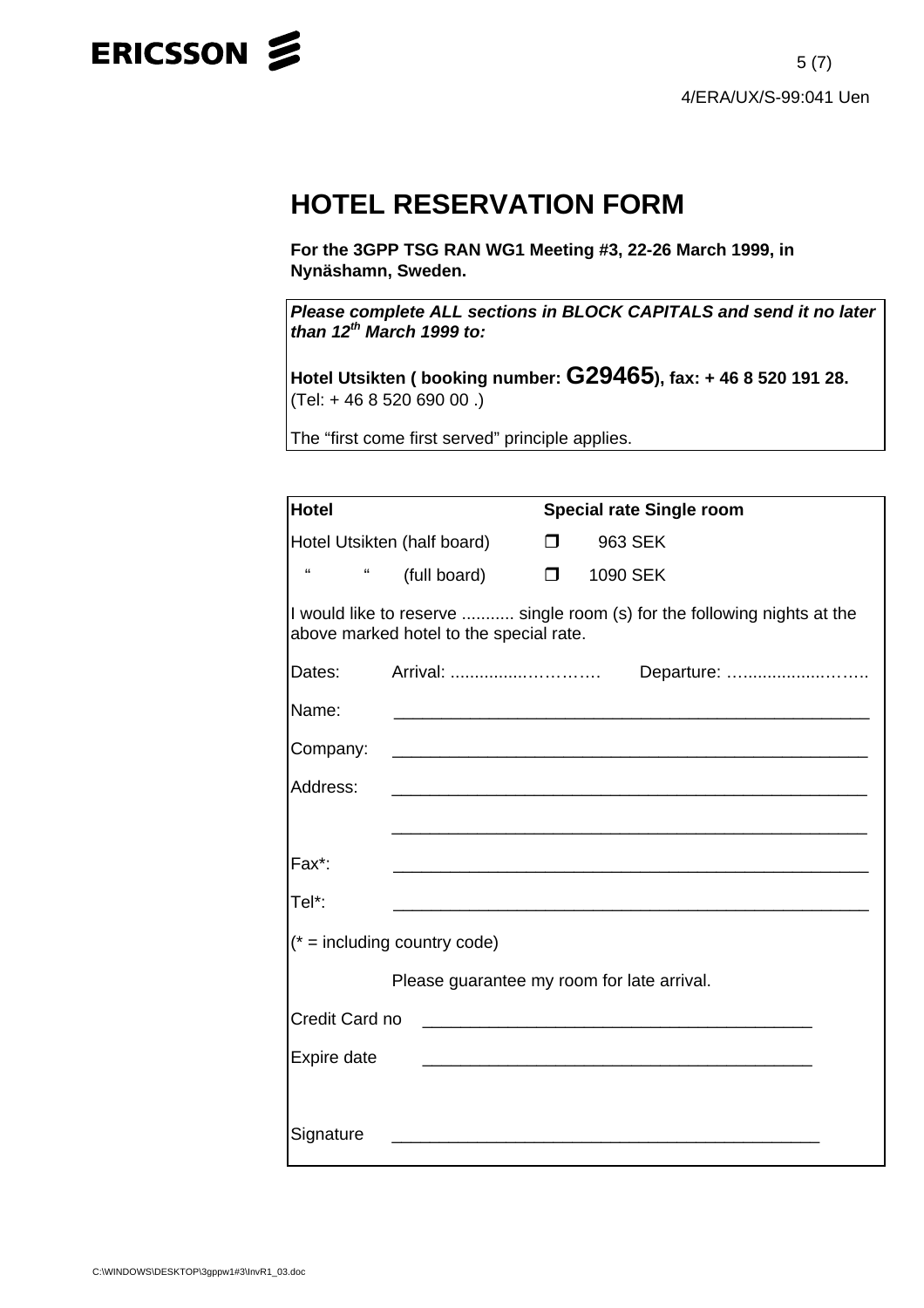

## **TRAVEL INFORMATION**

*Travel from Arlanda airport to the Utsikten Hotel and Conference in Nynäshamn.*

Travel from Arlanda airport can be done by bus or taxi.

#### **Bus:**

There are bus services to Stockholm City. The buses operate at about 10 minutes interval most times of the day. The City Bus Terminal is located in the centre of the city. From there we suggest you take a taxi to the Utsikten Hotel. Please remember to negotiate the price in advance! (between 600, and 700,- SEK to Nynäshamn). Depending on when you arrive, it may also be possible to take the commuter train from Stockholm City (see next page) to Nynäshamn.

#### **Taxi:**

If you choose to go by taxi from the airport it can cost from 900 SEK to 1100 SEK to Nynäshamn.

### **Rental car:**

Rental car is another suggested way to go from the airport to Nynäshamn.

To travel by car or taxi from the airport to Nynäshamn takes about 2 hours.

*Note:*

*Nynäshamn is a small town south of Stockholm City, 1 hour by car.*